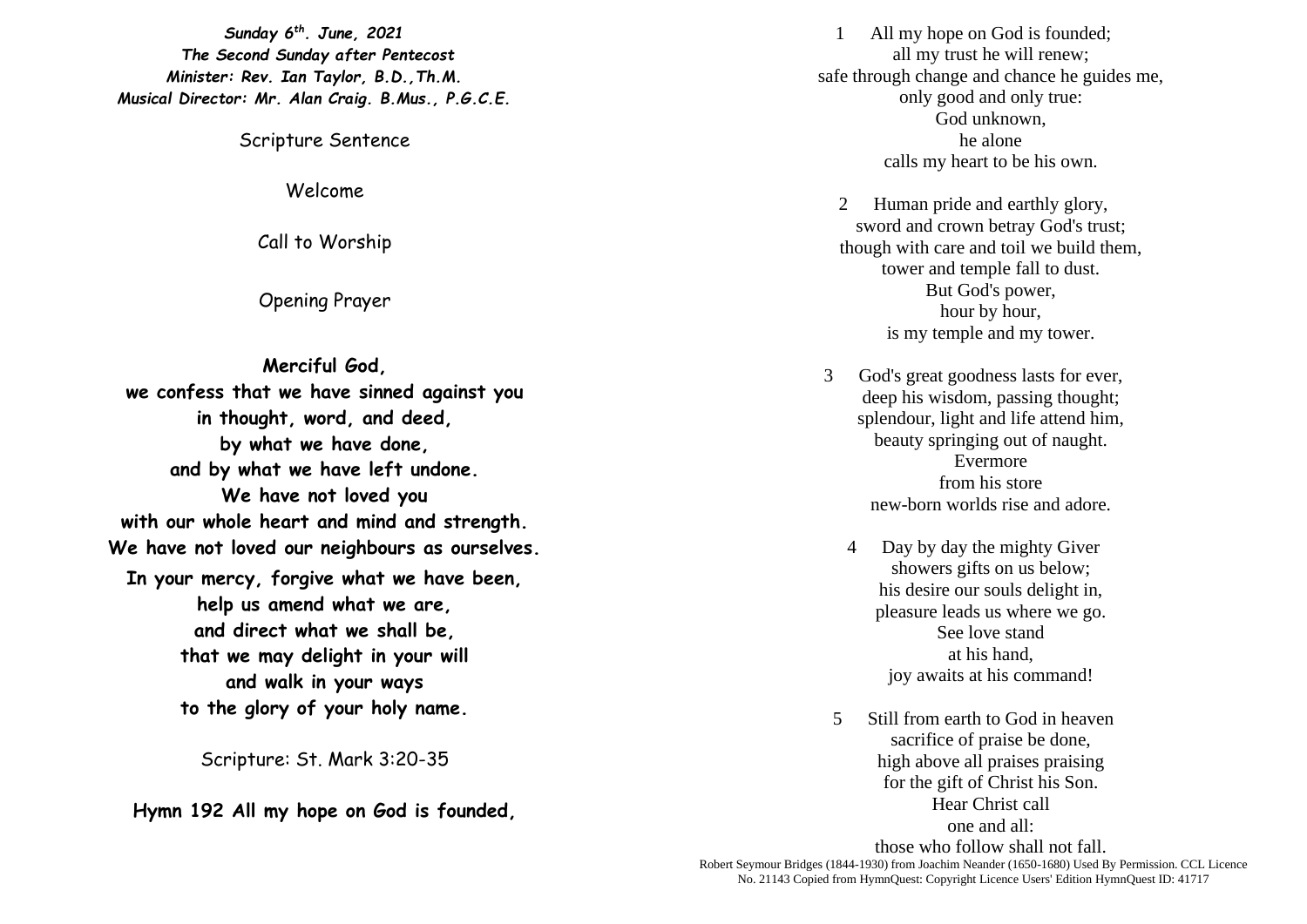Sermon

Musical Interlude

Prayer of Intercession

## **Hymn 706 For the healing of the nations,**

1 For the healing of the nations, Lord, we pray with one accord, for a just and equal sharing of the things that earth affords. To a life of love in action help us rise and pledge our word.

2 Lead us forward into freedom, from despair your world release, that, redeemed from war and hatred, all may come and go in peace. Show us how through care and goodness fear will die and hope increase.

- 3 All that kills abundant living, let it from the earth be banned: pride of status, race or schooling, dogmas that obscure your plan. In our common quest for justice may we hallow life's brief span.
- 4 You, Creator-God, have written your great name on humankind; for our growing in your likeness bring the life of Christ to mind; that by our response and service earth its destiny may find.

Fred Kaan (1929-2009) © 1968 Stainer & Bell Ltd Used By Permission. CCL Licence No. 21143 Copied from HymnQuest: Copyright Licence Users' Edition HymnQuest ID: 52850

## **Responses for Prayer of Great Thanksgiving**

The Lord be with you. **And also with you.**

Lift up your hearts. **We lift them to the Lord.**

Let us give thanks to the Lord our God. **It is right to give our thanks and praise.**

Great and wonderful are your works, God the Creator of all...

and with the whole company of heaven, we lift up our hearts in joyful praise, saying:

*Holy, holy, holy Lord, God of power and might, heaven and earth are full of your glory. Hosanna in the highest.*

> *Blessed is he who comes in the name of the Lord. Hosanna in the highest.*

**Our Father which art in heaven, Hallowed be thy Name. Thy Kingdom come. Thy will be done in earth, as it is in heaven. Give us this day our daily bread.**